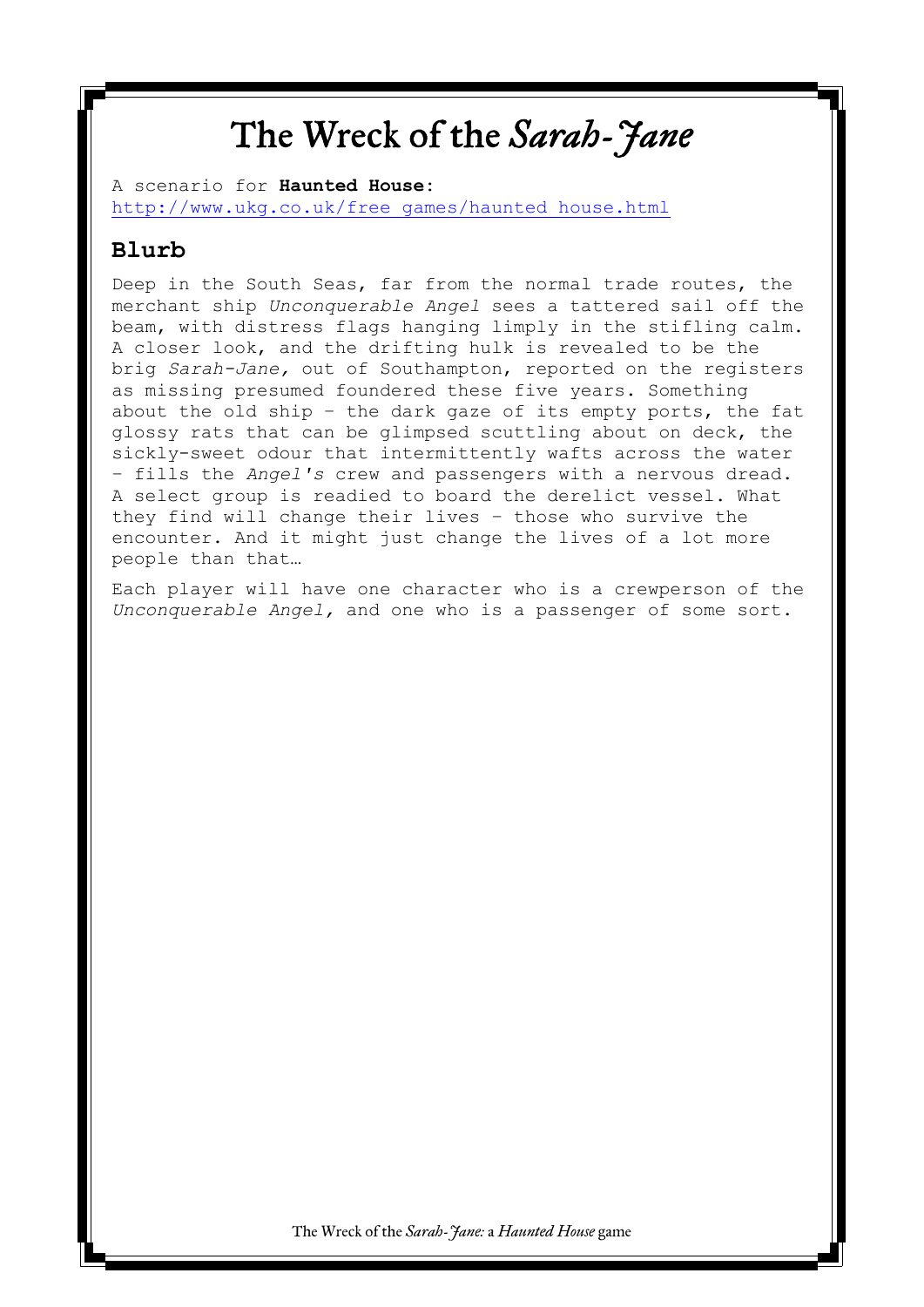## Background for players

It is the year 1810, and the globe has been tamed, for the most part. The great colonial nations have spread their wings wide across the fertile and productive lands of the world, subjugating their idle and decadent native peoples at will. But there are still corners of the Earth where the unknown holds sway remote, inaccessible, inhospitable, ignored? Here may mystery yet be found.

The British East India Company's merchantman *Unconquerable Angel* is presently plying the South Seas, having rounded Cape Horn in fair winds, out of London *en route* to the luxuries of the Orient. But this is no ordinary trading voyage. On board, as well as the usual crew and armed marines (for the hated French and despised Dutch are active in these lawless waters, and pirates too may yet be found hereabouts), traders from the Company and their families, and a handful of paying passengers, there is a small body of scientists, or natural philosophers—their purposes unknown to most on board. Suffice to say that their measurements have been many, various and obscure. Rumour is that they report directly to the Royal Society in London, or even to the Prince of Wales himself.

Four nights out of Feejee, with the next landfall expected in the Solomons ten days hence, the lookout espies a tattered sail off the port beam, distress flags hanging limply in the baking calm. As the *Unconquerable Angel* nudges closer, the derelict is revealed as the merchant brig *Sarah-Jane,* out of Southampton, reported on the registers as missing presumed foundered these five years.

Something about the old ship—the dark gaze of its empty ports, the fat glossy rats that can be glimpsed (by spy-glass) scuttling about on deck, the sickly-sweet odour that intermittently wafts across the water—fills the *Angel's* crew and passengers with a nervous dread.

Captain Harris orders a select group to take boat and board the *Sarah-Jane,* to see whatever may there be seen. A mix of skills and interests is felt most suitable. The sun's late-afternoon rays paint the flat sea a dull red, as the boat makes its way across to the becalmed ship with barely a sound from the oars.

*—In the teeth of G\*d, I would not undertake such a venture,* one stout fellow remaining on the *Angel* is heard to mutter. His companions agree. But none of them moves away from the taffrail, from where they now see the boat pull into the distant shadow of the *Sarah-Jane,* and cast a rope upwards.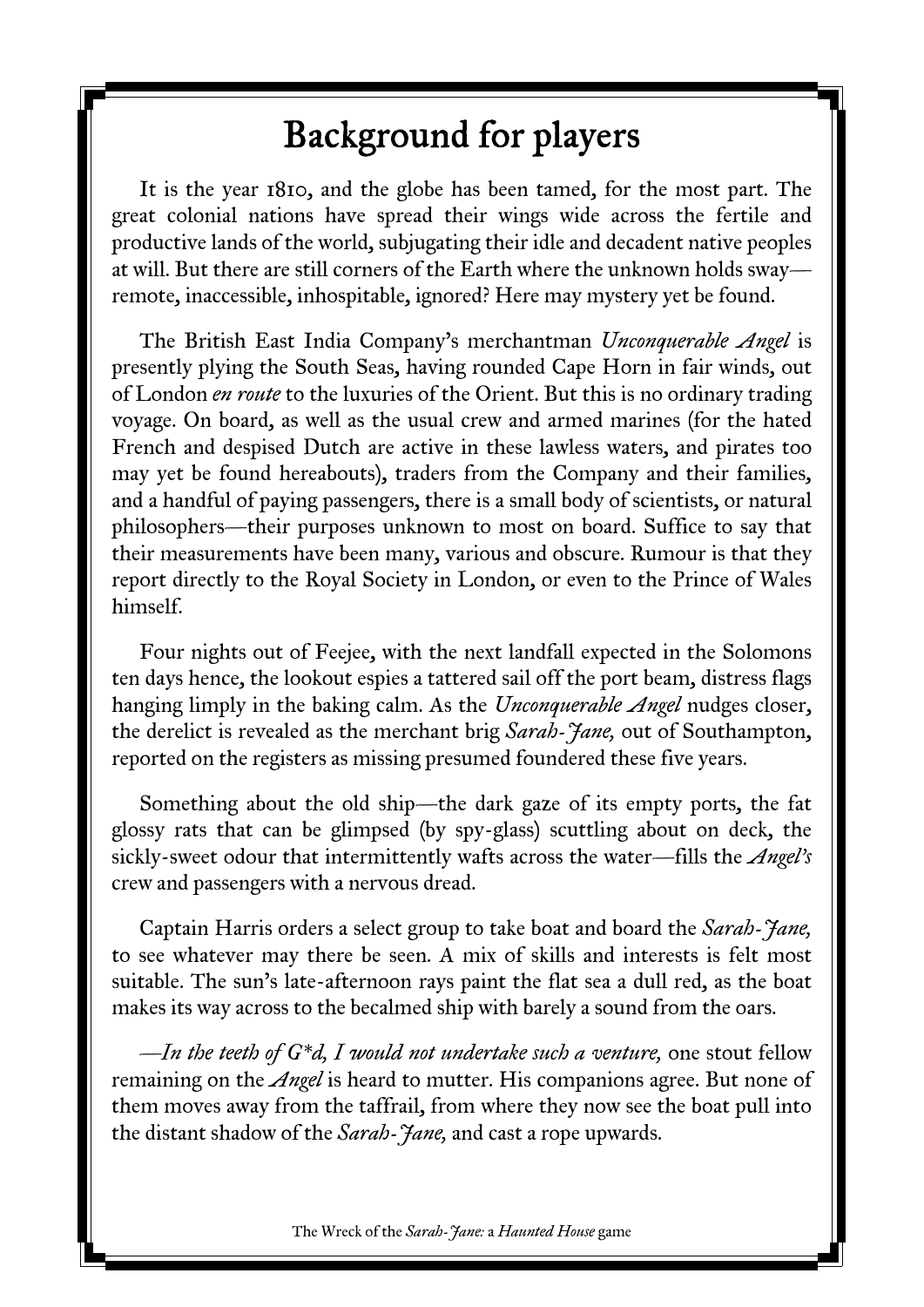# Player preliminary questionnaire

Each of you is going to be playing two characters: (a) a member of the *Unconquerable Angel's* officers, crew or marines; and (b) a passenger, merchant, family member, or scientist. These people are the entire complement of the boat sent over to the *Sarah-Jane* – there are no NPCs present (that you know about!)

We'll do the detailed character creation on the day, but here are some broad questions about your character to start with:

#### **For the crew character, would you like to be:**

- $\bullet$  An officer?
- A sailor?
- A marine (ie. essentially a soldier specialized in fighting at sea)?
- Male? / Female (and necessarily disguised)?
- $\bullet$  Old? / Middle-aged? / Young?
- Dedicated to serving the East India Company?
- $\bullet$  Dedicated to earning pay?
- Would really rather be in the Navy?
- With your own secret agenda?
- Anything else you think might be good to add?

#### **And for the passenger character, would you like to be:**

- A paying passenger?
- A merchant?
- A family member of one of the above?
- A scientist?
- Male? / Female?
- $\bullet$  Old? / Middle-aged? / Young?
- **•** Straightforwardly what you appear to be?
- A disguised secret agent, for Britain or another nation?
- A political rebel or malcontent?
- A seeker of esoteric knowledge?
- Anything else you think might be good to add?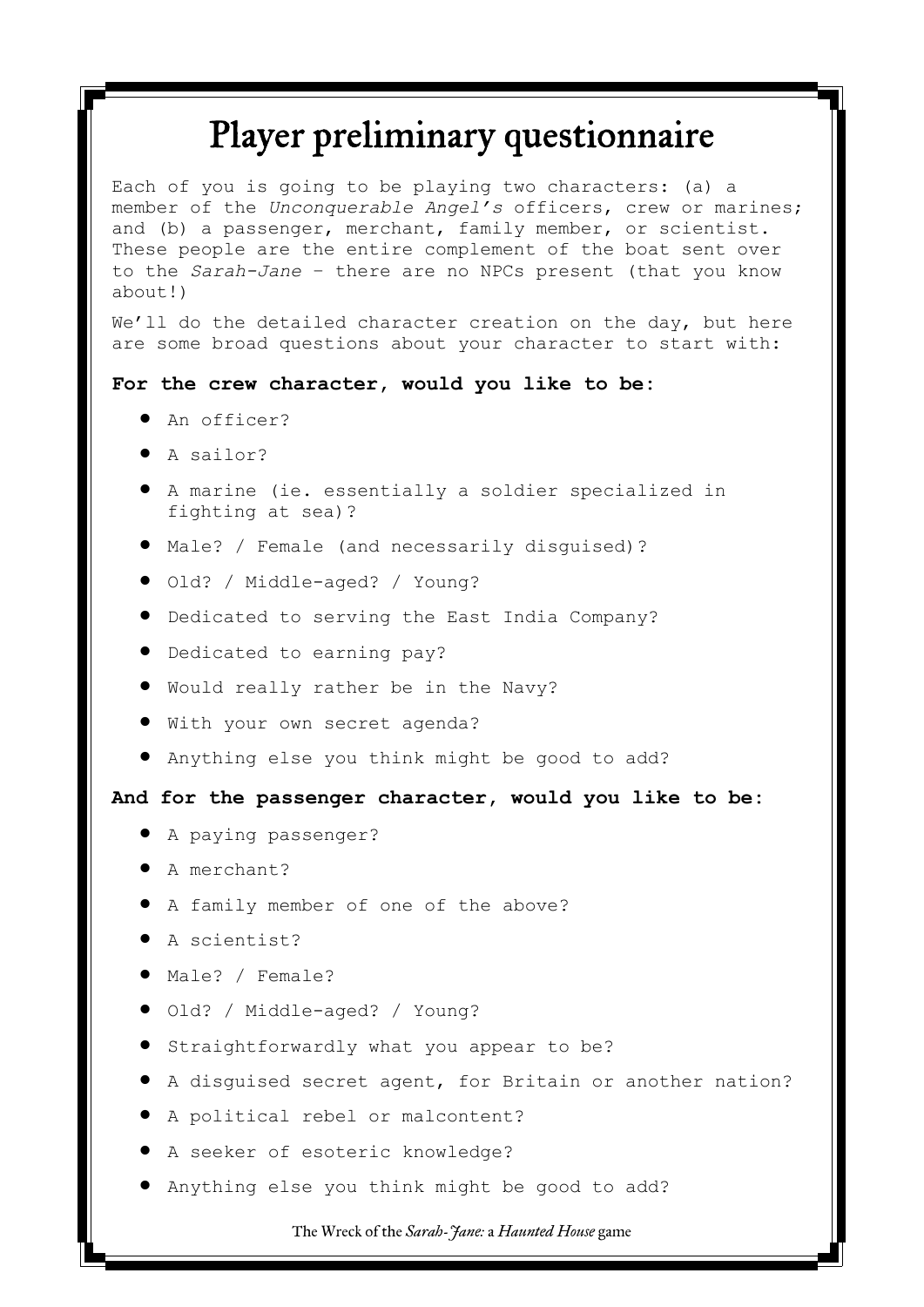# Some suggested locations:

Crow's nest

Bow lookout

Main deck

Poop deck / helm

Fore cabin 1

Fore cabin 2

Captain's cabin

Mess

**Galley** 

Gun bay

Powder room

Heads

Crew's quarters

Brig / lock-up

Forward hold

Mid hold

Aft hold

… etc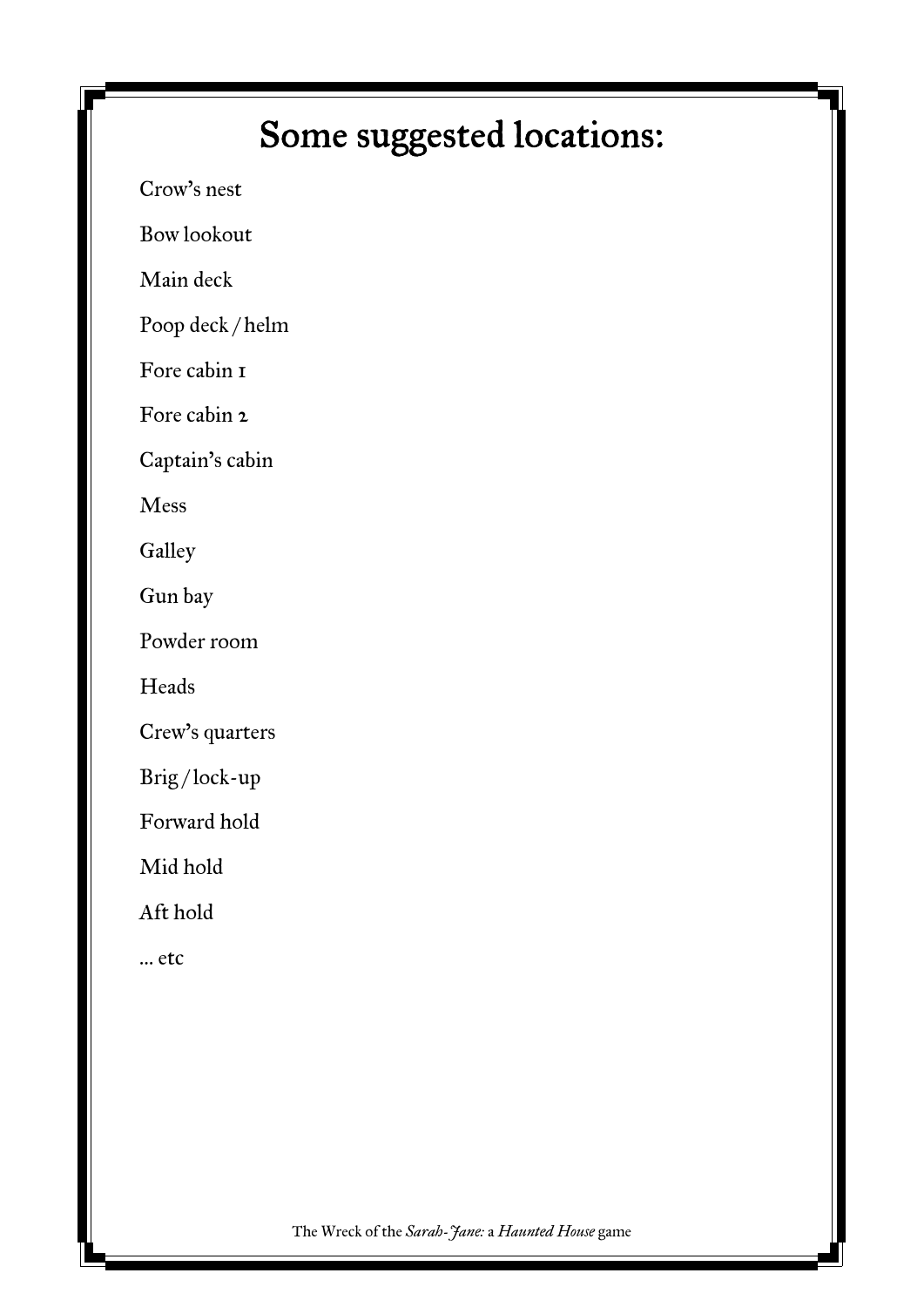| The Wreck of the Sarah-Jane |  |                                                   |  |
|-----------------------------|--|---------------------------------------------------|--|
| Location:                   |  | Terror:                                           |  |
| Discovered by:              |  |                                                   |  |
| Description:                |  |                                                   |  |
| Deaths etc:                 |  |                                                   |  |
| Notes:                      |  |                                                   |  |
| Location:                   |  | Terror:                                           |  |
| Description:                |  |                                                   |  |
| Deaths etc:                 |  |                                                   |  |
| Notes:                      |  |                                                   |  |
| Location:                   |  | Terror:                                           |  |
| Description:                |  |                                                   |  |
| Deaths etc:                 |  |                                                   |  |
| Notes:                      |  |                                                   |  |
|                             |  | The Wreck of the Sarah-Jane: a Haunted House game |  |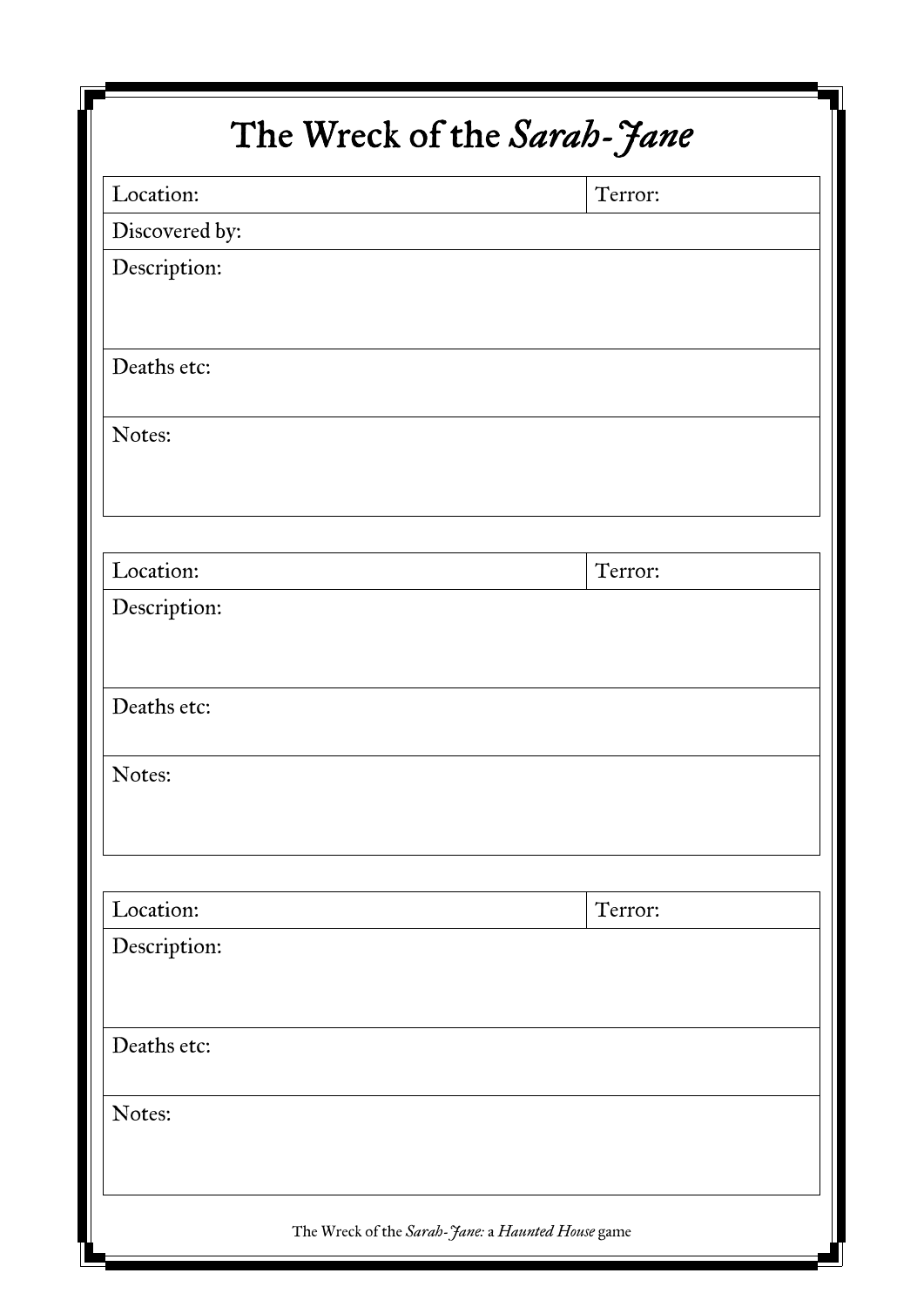| $\#$                    | Player | Character | <b>Stats</b> |                           | Attachments Denouement |
|-------------------------|--------|-----------|--------------|---------------------------|------------------------|
| $\mathbf I$             |        |           | F:           | $#$ :                     |                        |
|                         |        |           | B:           | $#$ :                     |                        |
|                         |        | Vuln:     | E:           | $#$ :                     |                        |
| $\mathbf{2}$            |        |           | F:           | $#$ :                     |                        |
|                         |        |           | B:           | $#$ :                     |                        |
|                         |        | Vuln:     | E:           | $#$ :                     |                        |
| $\overline{\mathbf{3}}$ |        |           | F:           | $#$ :                     |                        |
|                         |        |           | B:           | $\#$ :                    |                        |
|                         |        | Vuln:     | E:           | $#$ :                     |                        |
| $\ddot{\mathbf{r}}$     |        |           | F:           | $#$ :                     |                        |
|                         |        |           | B:           | $#$ :                     |                        |
|                         |        | Vuln:     | $E$ :        | $#$ :                     |                        |
| $\mathfrak{F}$          |        |           | F:           | $#$ :                     |                        |
|                         |        |           | B:           | $#$ :                     |                        |
|                         |        | Vuln:     | E:           | $#$ :                     |                        |
| 6                       |        |           | F:           | $#$ :                     |                        |
|                         |        |           | B:           | $#$ :                     |                        |
|                         |        | Vuln:     | E:           | $^{\#}$<br>$\ddot{\cdot}$ |                        |
| $\overline{7}$          |        |           | F:           | $\#$<br>$\ddot{\cdot}$    |                        |
|                         |        |           | B:           | #                         |                        |
|                         |        | Vuln:     | E:           | $#$ :                     |                        |
| 8                       |        |           | F:           | $^{\#}$<br>$\ddot{\cdot}$ |                        |
|                         |        |           | B:           | $#$ :                     |                        |
|                         |        | Vuln:     | E:           | #                         |                        |
| 9                       |        |           | F:           | $\#$<br>$\ddot{\cdot}$    |                        |
|                         |        |           | B:           | #                         |                        |
|                         |        | Vuln:     | E:           | $^{\#}$                   |                        |
| IO                      |        |           | F:           | $\#$<br>$\ddot{\cdot}$    |                        |
|                         |        |           | B:           | $#$ :                     |                        |
|                         |        | Vuln:     | E:           | $^{\#}$<br>$\ddot{\cdot}$ |                        |